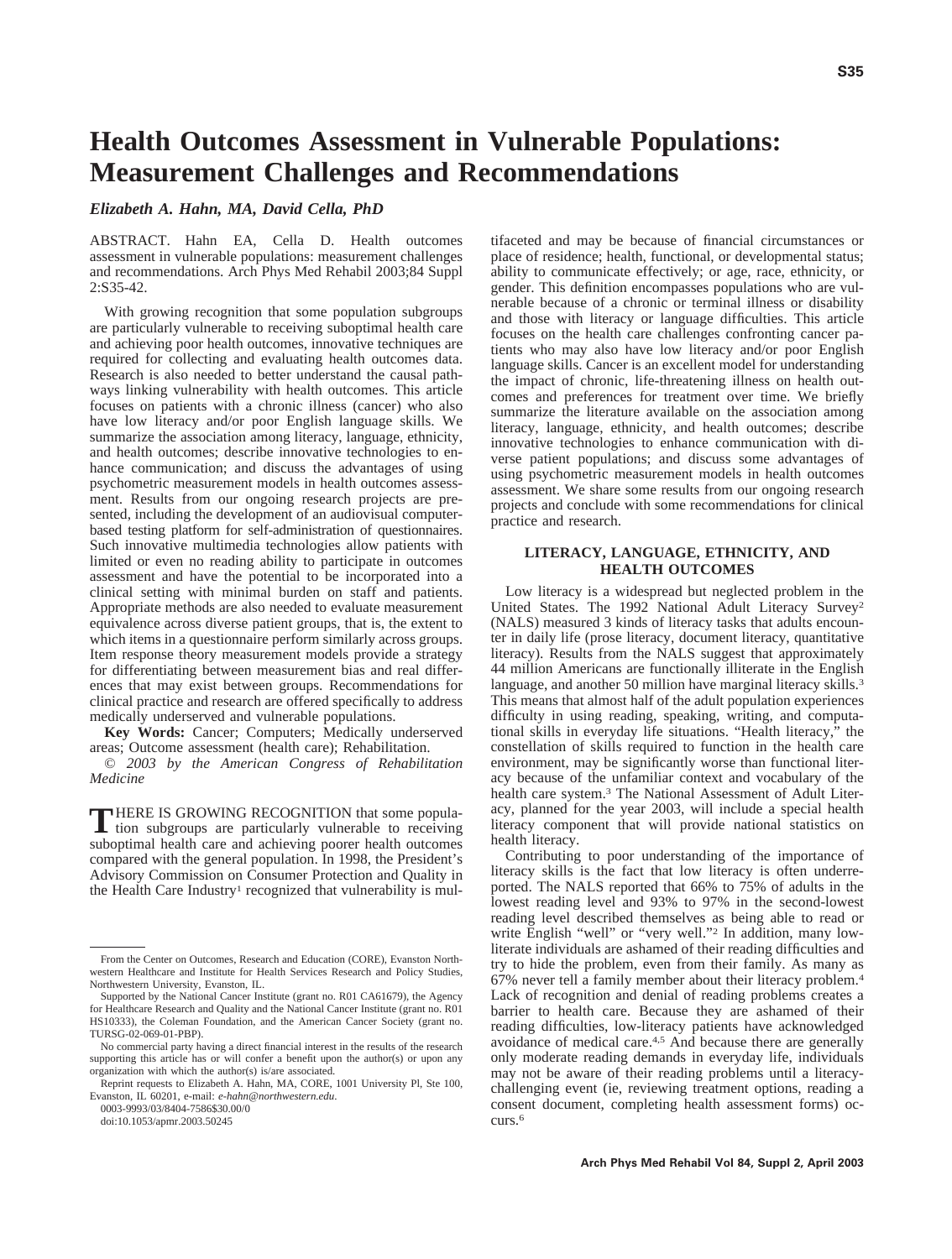In 1992, the National Cancer Institute established the National Work Group on Literacy and Health7 to focus attention on communication difficulties associated with limited literacy skills. The findings of this group indicated that limited literacy has implications not just for cancer but also for all areas of health. Patients with limited literacy skills often have difficulty understanding diagnoses, discharge instructions, and treatment recommendations, partially because health education pamphlets and other written materials often require at least ninthgrade reading comprehension levels.8-14 This puts them at risk for noncompliance with treatment regimens and for adverse reactions (eg, medication errors resulting from inability to read labels).6,11 Low literacy has also been associated with poorer physical health15,16 and with advanced stage prostate cancer at presentation<sup>17</sup>; these associations persist even after adjustment for demographic and socioeconomic indicators, including years of education. The NALS found that 75% of American adults with a physical or mental health condition scored in the 2 lowest literacy levels.2 Low literacy may also result in higher health care costs because of ineffective health care, poorer health status, or higher hospitalization rates.<sup>7,15</sup>

Although the majority of adults with poor literacy are white, native-born Americans, ethnic minorities are disproportionately represented.15,18 By using a newly developed multilingual test of functional health literacy, Williams et al<sup>13</sup> reported that over one third of English-speaking patients and nearly two thirds of Spanish-speaking patients at 2 public hospitals had inadequate or marginal health literacy. For example, some were unable to understand information regarding medication directions, appointments, and informed consent.

There is also increasing evidence of racial and ethnic disparities in health care quality and outcomes, although the association may be mediated by socioeconomic disparities.19 Barriers to health care and poorer health outcomes have been consistently reported for Latino patients with poor English language skills.20-25 Both Latinos and African Americans have been more likely to present with advanced stage breast or prostate cancer compared with whites.26-28 Latino women have the second highest incidence of invasive cervical cancer, and they have lower rates of breast cancer, but higher mortality.29-31 Latino and African-American respondents in the Medical Outcomes Study both reported slightly lower health status scores compared with other ethnic groups.32

One of the key outcome measures being evaluated in current research is self-reported health status, or health-related quality of life (HRQOL), a recognized and highly valued endpoint of care.33-40 Administration of HRQOL questionnaires is usually performed with paper-and-pencil instruments, and multilingual versions of questionnaires are often not available. Interviewer administration is labor intensive and cost prohibitive in most health care settings. Therefore, patients with low literacy, those with certain functional limitations, or those who do not speak English are typically excluded, either explicitly or implicitly, from any outcome evaluation in a clinical trial or practice setting in which patient-reported data are collected on forms. An Institute of Medicine (IOM) panel concluded that inadequate attention has been devoted to the specific needs of cancer survivors in ethnic minority and medically underserved communities.41

As patient-reported outcomes continue to play a greater role in medical decision making and evaluation of the quality of health care, sensitive and efficient methods of measuring those outcomes among underserved populations must be developed and validated. Minority status, language preference, and literacy level may be critical variables in differentiating those who receive and respond well to treatment from those who do not.

These patients may experience different health outcomes because of disparities in care or barriers to care. Outcome measurement in these patients may provide new insight into disease or treatment problems that may have gone undetected simply because many studies have not been able to accommodate the special needs of such patients.

## **MULTIMEDIA TECHNOLOGY AND ITS APPLICATION TO HEALTH CARE**

Interactive computerized outcomes assessment provides an innovative method for gathering and using self-report data.42-44 Computer-based testing (CBT) has been successfully implemented in oncology practice,<sup>42,45-54</sup> in other clinical settings,55-61 and on the Internet. Debriefing interviews have revealed a high level of acceptability, even with inexperienced and very ill patients. Findings regarding the comparability of CBT and paper-and-pencil assessment in health care settings are also encouraging.51,53,56,58,60,61 All of these CBT applications, however, have been accessible only to respondents who can read the text on the computer screen or who have someone to read it aloud to them.

# **The Center on Outcomes, Research and Education Approach to Computerized Assessment in Vulnerable Populations**

Recently, audio components have been added to computer-based assessment and programmed into administration software, creating an audiovisual computer-based testing (AVCBT) platform. The technology was originally developed to administer complex survey questionnaires in an audio format and record responses without an interviewer.62,63 At the Center on Outcomes, Research and Education (CORE), we have developed an AVCBT program in English and Spanish to assess health status and preference-based HRQOL outcomes in low literacy cancer patients. Specifically, the AVCBT program allows respondents to listen with headphones to spoken questions that have been digitally recorded and stored on a computer. To answer, respondents press an answer button on the touchscreen monitor. Questions are also displayed on the computer screen, and patients may respond to the visual presentation of the question rather than waiting until the audio reading has been completed. The text for each questionnaire element (instructions, items, response categories) appears on the screen in different colors and boxes, and a small picture of an ear appears near each text element. Patients may touch the ear icons as many times as they wish to replay the sound for a particular element. Figure 1 shows a sample screen for 1 item in English and in Spanish. The simultaneous audio and visual presentation of questionnaires in AVCBT extends the eligibility of respondents, permitting those with limited or no reading abilities to participate. There is also anecdotal evidence that adding an audio component enhances the concentration of respondents with good reading skills.<sup>64</sup>

Concern has been expressed about the feasibility of obtaining information via computer from older and less-educated participants. And yet, the over 65 age group is the fastestgrowing group of users of the Internet. In addition, Kohlmeier et al43 have shown that elderly people are willing and able to become computer literate, as long as ergonomic adaptations are made. Elderly participants in their focus group were flattered that they were asked to use a high-tech method and expressed support for the program and concept. Low-income participants were also able to use a computer-based demonstration program on their own.43

Our multicenter AVCBT studies include an evaluative component to receive feedback from patients on the acceptability of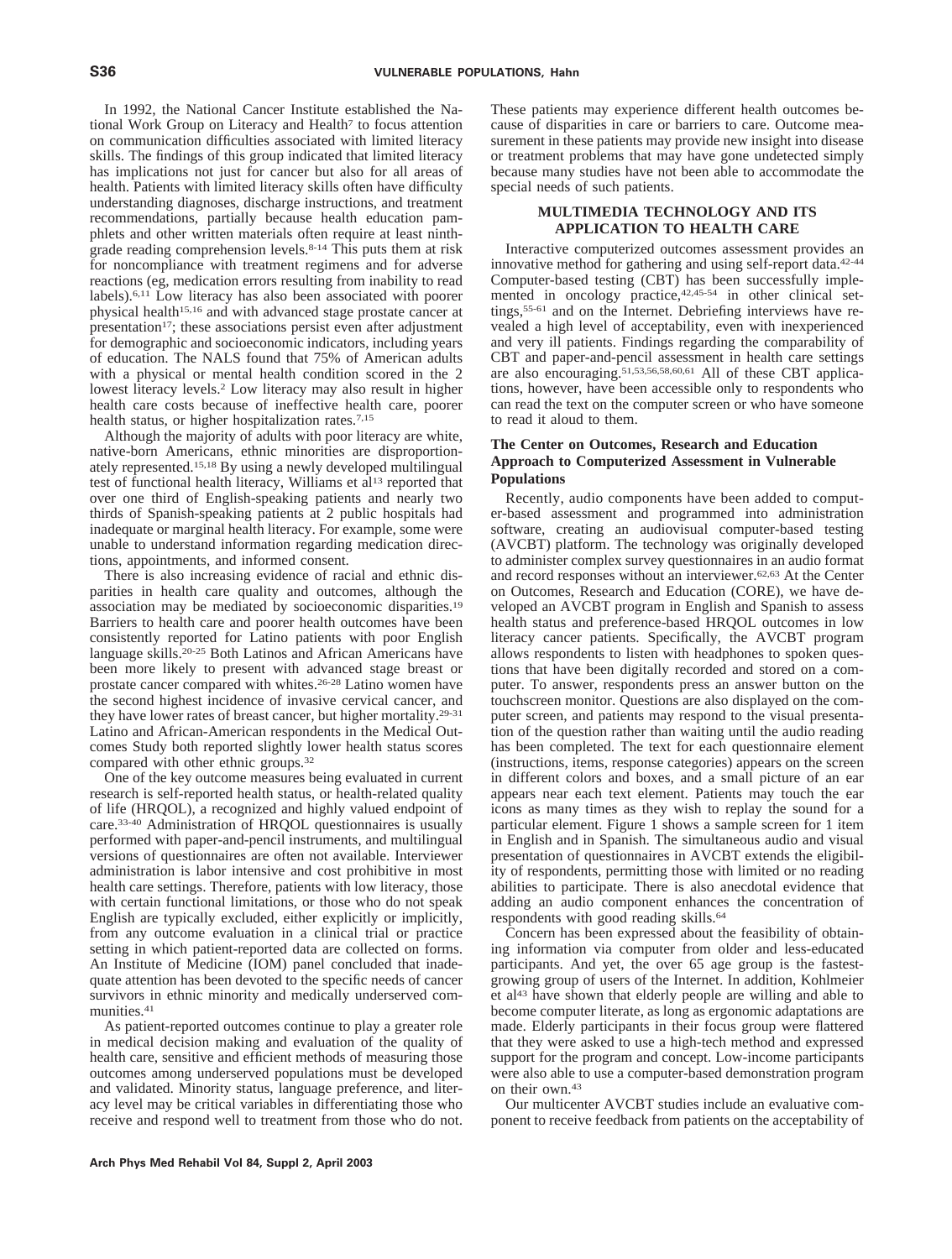

**Fig 1. Examples of the AVCBT screen in (A) English and (B) Spanish.**

the technology, the case of questionnaire completion, and preferences for future assessments. Responses to the evaluation to date provide convincing evidence of the feasibility of using multimedia technology with a diverse group of cancer patients. Sixty percent of the first 324 patients enrolled in the English language study are African American, two thirds are women, and the average age is 54 years (range, 20–85y); 57% had never used a computer. Table 1 shows some of the evaluation results by literacy level. Patients were classified as low literate (below seventh-grade reading comprehension) or high literate, based on the Woodcock Language Proficiency Battery passage

**Table 1: Evaluation of the AVCBT**

|                                                    | Low Literacy*<br>$(n=170)$ (%) | <b>High Literacy</b><br>$(n=154)$ (%) | <b>All Patients</b><br>$(n=324)$ (%) |
|----------------------------------------------------|--------------------------------|---------------------------------------|--------------------------------------|
| How hard was it for you to<br>use the touchscreen? |                                |                                       |                                      |
|                                                    |                                |                                       |                                      |
| Very easy                                          | 40 (25.0)                      | 85 (57.4)                             | 125 (40.6)                           |
| Easy                                               | 116 (72.5)                     | 60 (40.5)                             | 176 (57.1)                           |
| Hard                                               | 4(2.5)                         | 1(0.7)                                | 5(1.6)                               |
| Very Hard                                          | 0                              | 2(1.4)                                | 2(0.6)                               |
| Did you feel anxious or                            |                                |                                       |                                      |
| nervous while                                      |                                |                                       |                                      |
| completing the                                     |                                |                                       |                                      |
| touchscreen surveys?                               |                                |                                       |                                      |
| Yes                                                | 26 (16.1)                      | 13 (8.8)                              | 39 (12.6)                            |
| No                                                 | 135 (83.9)                     | 135 (91.2)                            | 270 (87.4)                           |
| Preference                                         |                                |                                       |                                      |
| Prefer touchscreen                                 | 101 (62.0)                     | 103 (68.2)                            | 204 (65.0)                           |
| Prefer interviewer                                 | 34 (20.9)                      | 9(6.0)                                | 43 (13.7)                            |
| No preference                                      | 28 (17.2)                      | 39 (25.8)                             | 67(21.3)                             |
| Would you be willing to                            |                                |                                       |                                      |
| do the surveys each                                |                                |                                       |                                      |
| time you visit the                                 |                                |                                       |                                      |
| doctor?                                            |                                |                                       |                                      |
|                                                    |                                |                                       |                                      |
| Yes                                                | 64 (39.0)                      | 62(41.1)                              | 126 (40.0)                           |
| Sometimes                                          | 79 (48.2)                      | 67 (44.4)                             | 146 (46.3)                           |
| No                                                 | 21 (12.8)                      | 22 (14.6)                             | 43 (13.7)                            |

NOTE: Values are number of patients (%). Missing responses were excluded.

\* Low literacy was defined as less than seventh-grade reading comprehension (see text).

comprehension subtest.65 Nearly all patients (98%) felt the touchscreen was easy or very easy to use. Only a small proportion (13%) felt anxious or nervous while completing the touchscreen surveys; reasons included nervousness using a computer for the first time as well as anxiety related to the content of some of the questions. When asked about preferences, the majority preferred the touchscreen to having an interviewer ask the questions. It is likely that some of the high-literacy patients might have preferred paper-and-pencil forms, but we did not include this option in the evaluation question because it would not have been applicable to lowliteracy patients. Most patients said they would be willing to complete an HRQOL assessment at future visits.

## **MEASUREMENT EQUIVALENCE**

The extent to which items in a questionnaire perform similarly across different reference groups is critical when determining whether a given questionnaire can be used as an unbiased basis for comparing groups. Possible cultural differences in interpreting questions<sup>66,67</sup> and in response styles<sup>68</sup> may limit comparisons between members of different cultural groups. Without assurances that a self-report instrument is "culturefair," detected differences caused by biased items will be incorrectly interpreted to reflect real differences between groups. Similar bias could be present when performing outcomes assessment with low-literacy patients.

Commonly used approaches to measuring equivalence in the tradition of classical test theory<sup>69</sup> include cross-cultural comparisons of clinical validity (eg, known-groups comparisons), multitrait scaling, exploratory and confirmatory factor analysis, regression modeling with an external criterion of bias, itemby-group interaction terms in analysis of variance, and comparison of the proportion of subjects favorably endorsing each item. Two major limitations to the classical test theory approach are that the statistics are sample dependent, and the obtained scores are test dependent.<sup>70,71</sup> This means that items on a questionnaire may function differently depending on the sample, and the estimate of an individual's trait level may vary depending on the particular items on the questionnaire. For example, to obtain useful and meaningful estimates of HRQOL, low-literacy patients with high (good) HRQOL should have the same probability of giving a favorable response to a particular item as high-literacy patients with high HRQOL. In addition, if multiple representative items are used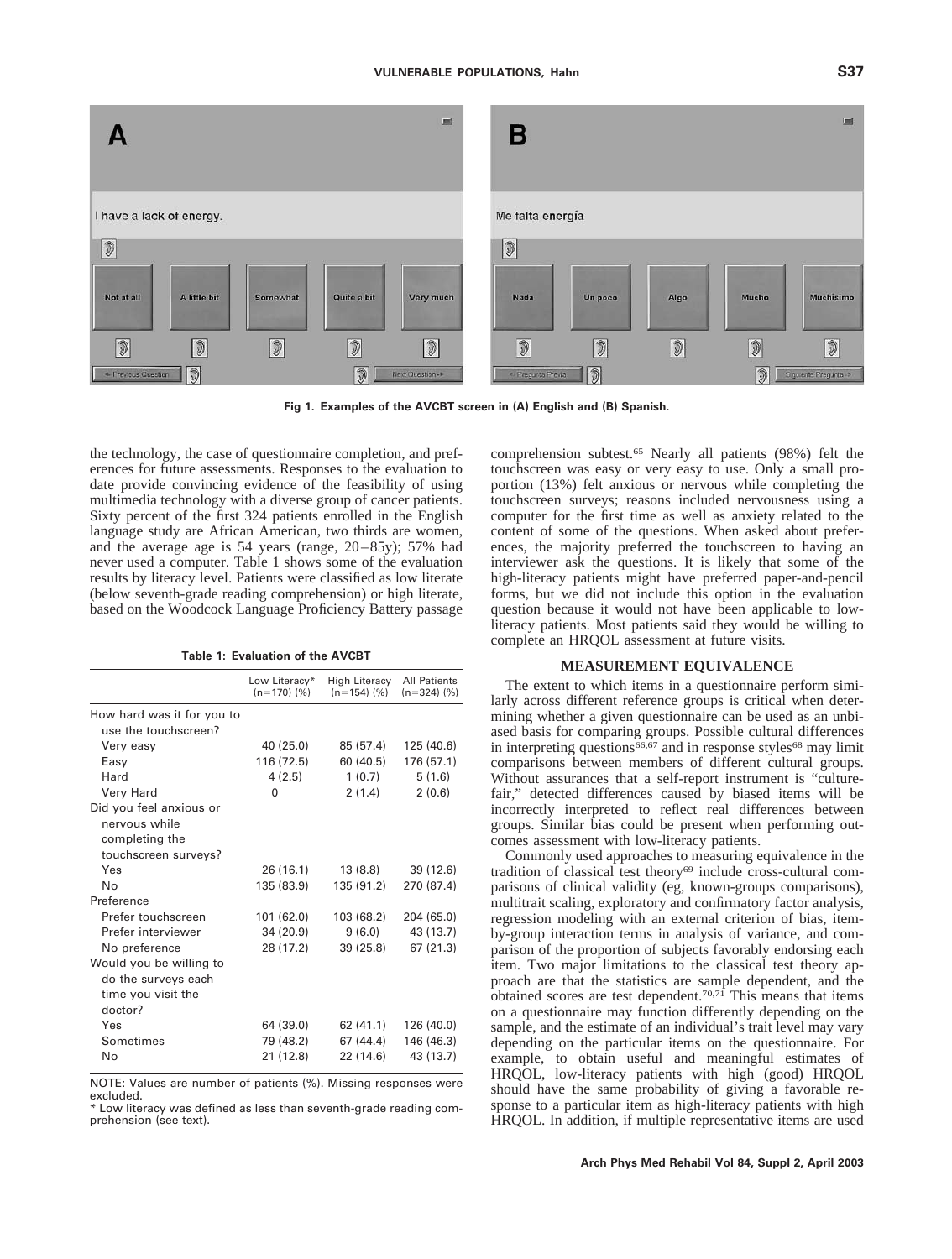to measure a latent trait such as HRQOL, the same measure (score) should be obtained for a particular patient regardless of the items used, as long as the items really do represent the underlying construct.

Additional limitations and caveats for using traditional (classical test theory) analysis methods to detect bias across different groups of subjects have been discussed by Wright et al72 and Liang.73 Using an external criterion of bias in regression models (eg, comparing the extent to which HRQOL scores predict a selected outcome across cultural groups) requires the criterion itself to be unbiased. This suggests that techniques using only an internal criterion (ie, the item responses) may be more useful. Comparisons of factor configurations, which rely on correlation matrices, are confounded by differences in sample variances. Significant item-by-group interaction in analysis of variance, purported to be an indicator of bias, is affected by heterogeneity of item difficulty variances. Evaluating differences in the proportion of each group that endorses each item depends on the unlikely assumption that the groups have comparable distributions of the latent trait.

A solution to these measurement challenges is offered by an approach based on item response theory (IRT) measurement models.70,71,74-78 These measurement models have been used extensively in educational testing and are now being implemented in health status assessment,79,80 international crosscultural outcomes measurement projects,81,82 longitudinal observational studies of patients with chronic medical and psychiatric conditions,83 and development and validation studies in the field of rehabilitation medicine.84-86

Several IRT-related models exist for the analysis of ordinal rating scale data, although they vary in the number of parameters that are modeled.70,71,74-78,87 All IRT models describe the association between a respondent's level on a latent trait and the probability of a particular item response. Hays et al79 and Cella and Chang80 provide useful summaries of the various IRT models and some advantages of using IRT in health outcomes assessment.

IRT models also offer strategies to evaluate measurement equivalence, that is, whether there are similar probabilities of a particular item response for individuals who are equal on the latent trait. Items that appear to display differential item functioning (DIF), or measurement bias, can be identified and investigated as to their content to determine the likely source of DIF. The most important indicator of DIF is not whether items systematically differentiate relevant subgroups, but whether they do so in an unmodeled (ie, unpredicted) way.

## **The CORE Approach to Evaluating Measurement Equivalence**

In a recent multicenter study, we used IRT models and DIF detecting procedures<sup>70,78,88,89</sup> to evaluate the measurement properties of the Spanish language version of the Functional Assessment of Cancer Therapy–General<sup>90-92</sup> (FACT-G). The FACT-G is the cornerstone of the Functional Assessment of Chronic Illness Therapy (FACIT) measurement system, which is a multi-item compilation of a generic chronic illness questionnaire (now 27 items) and many specific subscales, which reflect issues or problems associated with different diseases, including cancer, human immunodeficiency virus/acquired immune deficiency syndrome, and multiple sclerosis. There are 270 additional items in the FACIT system, and many are available in over 30 different languages.90 The FACT-G measures physical well-being (7 items), social and family wellbeing (7 items), emotional well-being (6 items), and functional well-being (7 items).

Latino patients were classified as low literate (below the seventh-grade reading level) or high literate based on the Spanish version of the Woodcock Language Proficiency Battery passage comprehension subtest.<sup>65</sup> High-literacy patients were randomly assigned to self- or interviewer-administration of the paper-and-pencil version of the FACT-G, and lowliteracy patients were assigned to interviewer administration. By using an IRT measurement model for each of the 4 FACT-G subscales, we obtained separate item location calibrations for the 3 patient groups and plotted them against each other. The item location calibration is an estimate of the item's location on the continuum of measurement, representing the probability of answering in a manner reflecting a high level of the particular trait being measured. The item location calibration plots for the 2 interviewer-administration groups are shown in figure 2. An identity line was drawn through the origin of each plot to enhance interpretability. The expectation is that the item calibrations will be close to the identity line. A *t* statistic was computed for each item, by using the item location calibrations  $(d_i)$  and standard errors  $(s_i)$ ,

$$
t_i = (d_{i,\text{Low literary}} - d_{i,\text{High literary}}) / (s_{i,\text{Low literary}}^2 + s_{i,\text{High literary}}^2)^{1/2}.
$$

An absolute *t* value greater than 1.96 was considered statistically significant and was represented by a square in the figures. We found that item locations were highly similar across literacy levels. There were a few items that appeared to function differently between the 2 groups. Work is ongoing to distinguish between statistically significant and clinically meaningful differences. We will apply these same techniques to evaluate equivalence of health status measures across low- and highliteracy patients enrolled in our AVCBT projects.

#### **DISCUSSION**

Research on literacy, language, ethnicity, and health outcomes has been limited because of (1) difficulties in determining causal pathways of direct and indirect effects linking outcomes with patient factors; (2) difficulties in separating literacy from socioeconomic, demographic, and cultural factors; and (3) exclusion of low-literacy and non-English-speaking patients when self-report data are collected on forms. Computerized assessment of HRQOL outcomes, using multimedia technology, has the potential to provide a simple and efficient administration method that can be easily incorporated into a busy clinical setting with minimal burden on staff and patients. Presentation of a question on a computer screen, accompanied by a recorded reading of the same question (AVCBT) can allow people with limited or even no reading ability to participate in the assessment. By offering the same assessment method to both low- and high-literacy patients, those with lower literacy skills may avoid being labeled as requiring extra staff effort to obtain accurate and complete data. In light of research findings that many low-literacy patients are ashamed of their reading deficiencies and would prefer not to disclose them,4,6 a standardized approach across levels of literacy has the added advantage of reducing the low-literacy stigma. Additional ergonomic adaptations will need to be developed for patients with vision or hearing problems. Interactive health communications have the potential to improve outcomes, decrease costs, and enhance satisfaction but have rarely been implemented in chronic illness treatment.93-95

As reforms in health care are implemented, more patients who previously received care only in the public sector will receive care in the private sector, which means that more providers will become involved in treating low-literacy patients,<sup>9</sup> creating unprecedented educational challenges to many providers. And yet, we know very little about the quality of life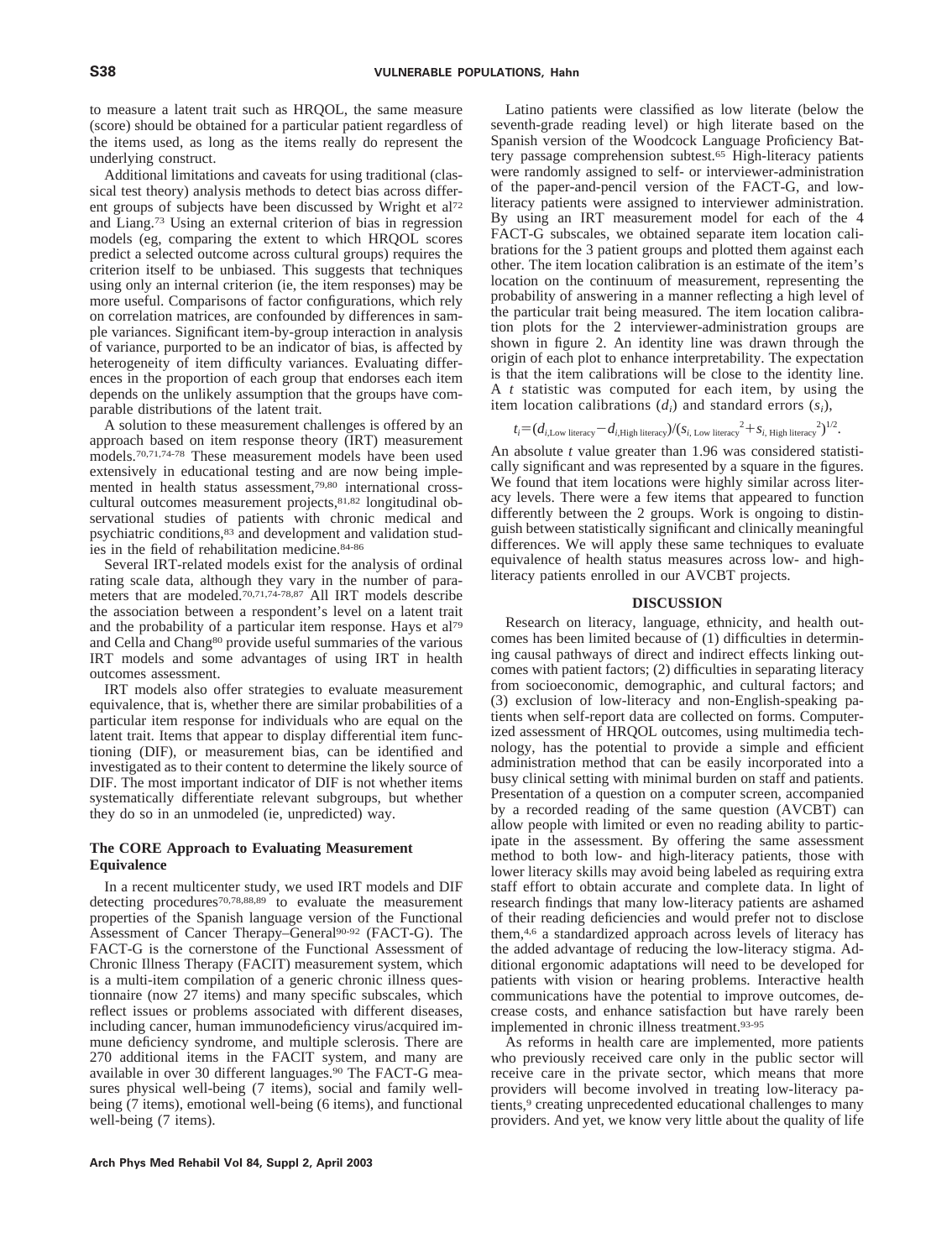

**Fig 2. FACT-G item locations, low-literacy versus high-literacy patients, in logits (log-odds units). The diagonal line is the identity line. A square represents item locations that were significantly different from one another (***t***>1.96). (A) FACT-G physical well-being, (B) social/family well-being, (C) emotional well-being, and (D) functional well-being.**

of these patients because they often avoid, refuse, or are excluded from quality of life assessment. The American Medical Association's Ad Hoc Committee on Health Literacy3 recently outlined 4 key research needs: (1) health literacy screening, (2) improving communication with low-literacy patients, (3) medical outcomes and economic costs of poor literacy, and (4) understanding the causal pathway of how health literacy influences health. In addition, an IOM panel<sup>41</sup> concluded that inadequate attention has been devoted to the specific needs of cancer survivors in ethnic minority and medically underserved communities.

## **RECOMMENDATIONS**

We offer the following recommendations for future clinical practice and research.

# **Recommendations for Clinical Practice**

- 1. Implement routine literacy screening when complicated medical regimens will be prescribed, provide appropriate follow-up to ensure comprehension and compliance, and include staff sensitivity training.3,4,6,93
- 2. Simplify written material.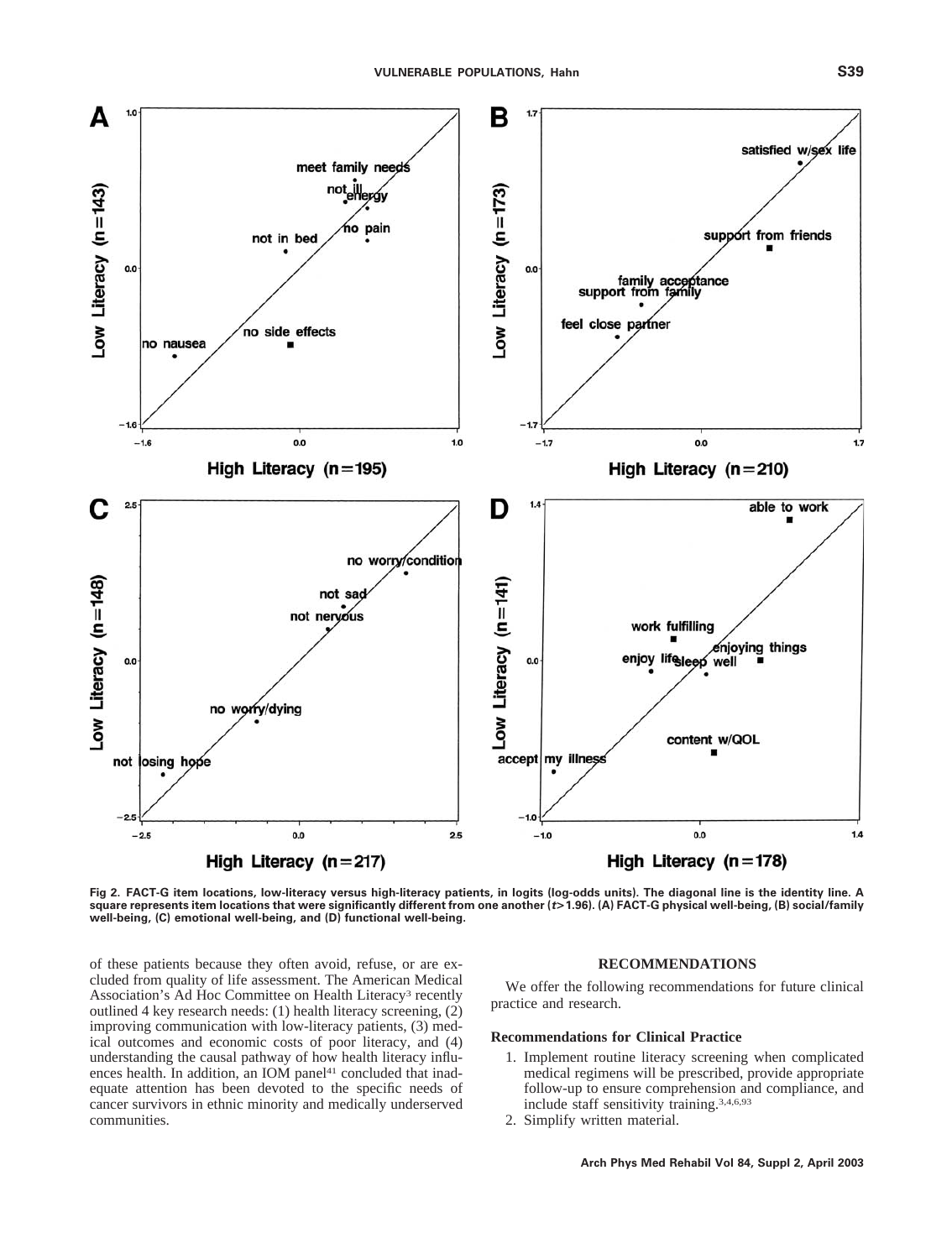- 3. Provide multilingual health materials and assessment tools.
- 4. Use culturally appropriate communication interventions.93,96,97
- 5. Use multimedia approaches such as pictures, graphics, and computers.

### **Research Needs**

- 1. Determine which strategies are effective for communicating health information to people with chronic illnesses, regardless of their reading ability, language, or culture.
- 2. Evaluate whether innovative communication strategies or simplified materials improve compliance or outcomes.<sup>3,93</sup>
- 3. Evaluate the association between literacy and health care costs, use of health services, and disease outcomes.
- 4. Better understand the causal pathways by which low literacy is associated with poorer health, higher health care use, and higher costs.3

## **CONCLUSION**

Implementation of these practice recommendations will be required to meet the identified research needs; similarly, research findings will inform the development of additional practice improvements. The strategies are intertwined, and both will be needed to meet the needs of medically underserved and vulnerable populations.

#### **References**

- 1. Quality First: better health care for all Americans. Final Report of the President's Advisory Commission on Consumer Protection and Quality in the Health Care Industry. Washington (DC): US Government Printing Office; 1998.
- 2. Kirsch IS, Jungblut A, Jenkins L, Kolstad A. Adult literacy in America: a first look at the result of the National Adult Literacy Survey. Washington (DC): National Center for Education Statistics, US Department of Education; 1993.
- 3. Health literacy: report of the Council on Scientific Affairs. Ad Hoc Committee on Health Literacy for the Council on Scientific Affairs, American Medical Association. JAMA 1999;281:552-7.
- 4. Parikh NS, Parker RM, Nurss JR, Baker DW, Williams MV. Shame and health literacy: the unspoken connection. Patient Educ Couns 1996;27:3-39.
- 5. Baker DW, Parker RM, Williams MV, et al. The health care experience of patients with low literacy [abstract]. Clin Res 1993; 41:584A.
- 6. Baker DW, Parker RM, Williams MV, et al. The health care experience of patients with low literacy. Arch Fam Med 1996;5: 329-34.
- 7. Communicating with patients who have limited literacy skills. Report of the National Work Group on literacy and health. J Fam Pract 1998;46:168-76.
- 8. Dollahite J, Thompson C, McNew R. Readability of printed sources of diet and health information. Patient Educ Couns 1996; 27:123-34.
- 9. Glazer HR, Kirk LM, Bosler FE. Patient education pamphlets about prevention, detection, and treatment of breast cancer for low literacy women. Patient Educ Couns 1996;27:185-9.
- 10. Jolly BT, Scott JL, Feied CF, Sanford SM. Functional illiteracy among emergency department patients: a preliminary study. Ann Emerg Med 1993;22:573-8.
- 11. Kalichman SC, Ramachandran B, Catz S. Adherence to combination antiretroviral therapies in HIV patients of low health literacy. J Gen Intern Med 1999;5:267-73.
- 12. Spandorfer JM, Karras DJ, Hughes LA, Caputo C. Comprehension of discharge instructions by patients in an urban emergency department. Ann Emerg Med 1995;25:71-4.
- 13. Williams MV, Parker RM, Baker DW, et al. Inadequate functional health literacy among patients at two public hospitals. JAMA 1995;274:1677-82.
- 14. Williams MV, Baker DW, Parker RM, Nurss JR. Relationship of functional health literacy to patients' knowledge of their chronic

**Arch Phys Med Rehabil Vol 84, Suppl 2, April 2003**

disease. A study of patients with hypertension and diabetes. Arch Intern Med 1998;158:166-72.

- 15. Baker DW, Parker RM, Williams MV, Clark WS, Nurss J. The relationship of patient reading ability to self-reported health and use of health services. Am J Public Health 1997;86:1027-30.
- 16. Weiss BD, Hart G, McGee DL, D'Estelle S. Health status of illiterate adults: relation between literacy and health status among persons with low literacy skills. J Am Board Fam Pract 1992;5: 257-64.
- 17. Bennett CL, Ferreira MR, Davis TC, et al. Relation between literacy, race, and stage of presentation among low-income patients with prostate cancer. J Clin Oncol 1998;16:3101-4.
- 18. Weiss BD, Reed RL, Kligman EW. Literacy skills and communication methods of low-income older persons. Patient Educ Couns 1995;25:109-19.
- 19. Fiscella K, Franks P, Gold MR, Clancy CM. Inequality in quality: addressing socioeconomic, racial, and ethnic disparities in health care. JAMA 2000;283:2579-84. Comments in: JAMA 2000;284: 2053, 2001;285:883.
- 20. Derose KP, Baker DW. Limited English proficiency and Latinos' use of physician services. Med Care Res Rev 2000;57:76-91.
- 21. Harlan LC, Bernstein AB, Kessler LG. Cervical cancer screening: who is not screened and why? Am J Public Health 1991;81:885- 90.
- 22. Kirkman-Liff B, Mondragon D. Language of interview: relevance for research of southwest Hispanics. Am J Public Health 1991; 81:1399-404.
- 23. Polednak AP. Reported pap test used by Hispanic women in Connecticut and Long Island. Conn Med 1996;60:3-8.
- 24. Schur CL, Albers LA. Language, sociodemographics, and health care use of Hispanic adults. J Health Care Poor Underserved 1996;7:140-58.
- 25. Solis JM, Marks G, Garcia M, Shelton D. Acculturation, access to care, and use of preventive services by Hispanics: findings from HHANES 1982-84. Am J Public Health 1990;80 Suppl:11-9.
- 26. Hoffman RM, Gilliland FD, Eley JW, et al. Racial and ethnic differences in advanced-stage prostate cancer: the Prostate Cancer Outcomes Study. J Natl Cancer Inst 2001;93:388-95.
- 27. Lannin DR, Mathews HF, Mitchell J, Swanson MS, Swanson FH, Edwards MS. Influence of socioeconomic and cultural factors on racial differences in late-stage presentation of breast cancer. JAMA 1998;279:1801-7.
- 28. Thompson I, Tangen C, Tolcher A, Crawford E, Eisenberger M, Moinpour C. Association of African-American ethnic background with survival in men with metastatic prostate cancer. J Natl Cancer Inst 2001;93:219-25.
- 29. American Cancer Society. Facts and figures, 1997. New York: American Cancer Society; 1997.
- 30. Eidson M, Becker TM, Wiggins CL, Key CR, Samet JM. Breast cancer among Hispanics, American Indians and non-Hispanic whites in New Mexico. Int J Epidemiol 1994;23:231-7.
- 31. Ries LA, Kosary CL, Hankey BF, Miller BA, Edwards BK, editors. SEER cancer statistics review, 1973-1995. Bethesda (MD): National Cancer Institute; 2000.
- 32. Cunningham WE, Hays RD, Burton TM, Kington RS. Health status measurement performance and health status differences by age, ethnicity, and gender: assessment in the medical outcomes study. J Health Care Poor Underserved 2000;11:58-76.
- 33. Cella D. Quality of life: the concept. J Palliat Care 1992;8:8-13.
- 34. Cella D. Quality of life. In: Holland JC, editor. Psychooncology. New York: Oxford Univ Pr; 1998. p 1135-46.
- 35. Cella D, Tulsky DS. Quality of life in cancer. Definition, purpose, and method of measurement. Cancer Invest 1993;11:327-36.
- 36. Ellwood PM. Outcomes management: a technology of patient experience. N Engl J Med 1988;18:1549-56.
- 37. Guyatt GH, Feeny DH, Patrick DL. Measuring health-related quality of life. Ann Intern Med 1993;118:622-9.
- 38. Schroeder SA. Outcome assessment 70 years later: are we ready? New Engl J Med 1987;316:160-2.
- 39. Tarlov AR. The increasing supply of physicians, the changing structure of the health-services system, and the future practice of medicine. New Engl J Med 1983;398:1235-44.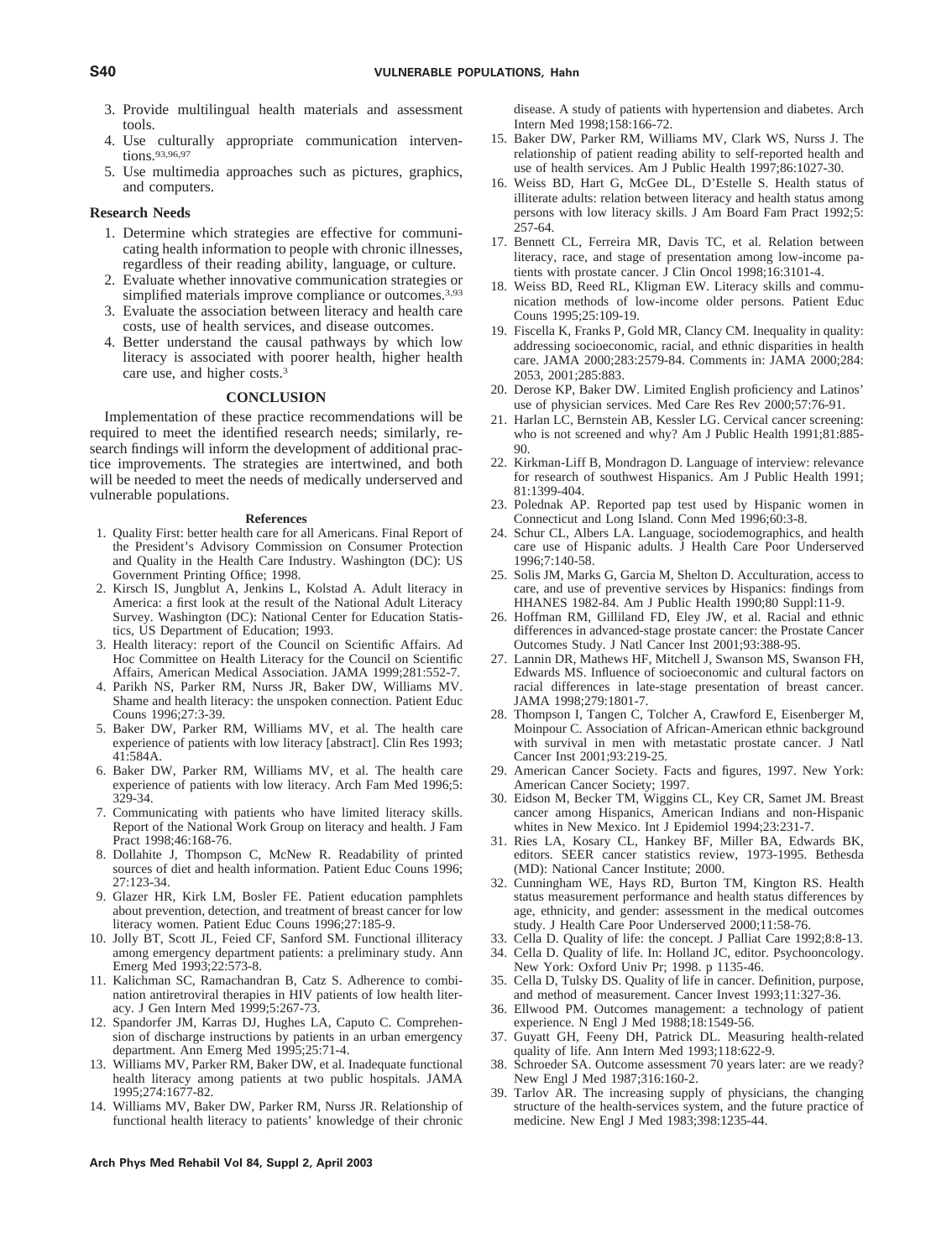- 40. Ware JE Jr. The status of health assessment 1994. Ann Rev Public Health 1995;16:327-54.
- 41. Haynes MA, Smedley BD, editors. The unequal burden of cancer: an assessment of NIH Research and Programs for ethnic minorities and the medically underserved (summary). Washington, (DC): Natl Acad Pr; 1999.
- 42. Cella DF, Lloyd SR. Data collection strategies for patient-reported information. Qual Manag Health Care 1994;2(4):28-35.
- 43. Kohlmeier L, Mendez M, McDuffie J, Miller M. Computerassisted self-interviewing: a multimedia approach to dietary assessment. Am J Clin Nutr 1997;65(4 Suppl):1275S-1281S.
- 44. Hahn EA, Cella D, Odom L, AVCBT Investigators. The talking touchscreen: a new method to assess QOL in people with very limited reading ability. Paper presented at: 9th Annual Meeting of the International Society for Quality of Life Research; 2002 Nov 1; Orlando (FL).
- 45. Buxton J, White M, Osoba D. Patients' experiences using a computerized program with a touch-sensitive video monitor for the assessment of health-related quality of life. Qual Life Res 1998;6:513-9.
- 46. Cella D, Tulsky DS, Gray G, et al. The Functional Assessment of Cancer Therapy (FACT) scale: development and validation of the general measure. J Clin Oncol 1993;11:570-9.
- 47. Harpole LH, Nolte KC, D'Amico TA, Crawford JN, Harpole DH. Assessing lung cancer patient outcomes at point of service. In: Proceedings of the American Society of Clinical Oncology's 37th Annual Meeting; 2001 May 12-15; San Francisco (CA). No. 2817.
- 48. McLachlan S, Allenby A, Matthews J, et al. A randomised trial of the collection of quality of life (QL) and cancer needs information via a computer touch screen by ambulatory patients with cancer. In: Proceedings of the American Society of Clinical Oncology's 37th Annual Meeting; 2001 May 12-15; San Francisco (CA). No. 987.
- 49. Newell S, Girgis A, Sanson-Fisher RW, et al. Are touch-screen computer surveys acceptable to medical oncology patients? J Psychosocial Oncol 1997;15:37-46.
- 50. Sigle J, Porzolt F. Practical aspects of quality of life measurement, design and feasibility: study of the quality of life recorder and the standardized measurement of quality of life in an outpatient clinic. Cancer Treat Rev 1996;22 Suppl A:75-89.
- 51. Taenzer PA, Speca M, Atkinson MJ, et al. Computerized qualityof-life screening in an oncology clinic. Cancer Pract 1997;5:68- 175.
- 52. Taenzer P, Bultz BD, Carlson LE, et al. Impact of computerized quality of life screening on physician behaviour and patient satisfaction in lung cancer outpatients. Psychooncology 2000;9:203- 13.
- 53. Velikova G, Wright EP, Smith AB, et al. Automated collection of quality-of-life data: a comparison of paper and computer touchscreen questionnaires. J Clin Oncol 1999;17:998-1007.
- 54. Wright EP, Smith AB, Velikova G, et al. Automated screening and recording of quality of life data: a comparison of data capture methods [abstract]. Psychooncology 1998;7:67.
- 55. Burke JD, Burke KC, Baker JH, et al. Test-retest reliability in psychiatric patients of the SF-36 Health Survey. Int J Methods Psychiatr Res 1995;5:189-94.
- 56. Crawley JA, Kleinman L, Dominitz J. User preferences for computer administration of quality of life instruments. Drug Information J 2000:34:137-44.
- 57. Lenert LA, Hornberger JC. Computer-assisted quality of life assessment for clinical trials. Proc AMIA Annu Fall Symp 1996; 992-6.
- 58. Pouwer F, Snoek FJ, van der Ploeg HM, Heine RJ, Brand AN. A comparison of the standard and the computerized versions of the Well-being Questionnaire (WBQ) and the Diabetes Treatment Satisfaction Questionnaire (DTSQ). Qual Life Res 1998;7:33-8.
- 59. Robinson R, West R. A comparison of computer and questionnaire methods of history-taking in a genito-urinary clinic. Psychol Health 1992;6:77-84.
- 60. Roizen MF, Coalson D, Hayward RS, et al. Can patients use an automated questionnaire to define their current health status? Med Care 1992;30(5 Suppl):74-84.
- 61. Swanston M, Abraham C, Macrae WA, et al. Pain assessment with interactive computer animation. Pain 1993;53:347-51.
- 62. O'Reilly JM, Hubbard M, Lessler J, et al. Audio and video computer-assisted self interviewing: preliminary tests of new technologies for data collection. J Off Stat 1994;10:197-214.
- 63. Turner CF, Ku L, Rogers SM, Lindberg LD, Pleck JH, Sonenstein FL. Adolescent sexual behavior, drug use and violence: increased reporting with computer survey technology. Science 1998;280(5365):867-73.
- 64. Lessler JT, O'Reilly JM. Mode of interview and reporting of sensitive issues: design and implementation of audio computerassisted self-interviewing. In: Harrison L, Hughes A, editors. The validity of self-reported drug use: improving the accuracy of survey estimates. Rockville (MD): US Dept of Health and Human Services, National Institutes of Health, National Institute of Drug Abuse; 1997. p 366-82. NIDA Res Monogr 167.
- 65. Woodcock RW. Examiner's manual: Woodcock Language Proficiency Battery-Revised. Allen (TX): DLM Publisher; 1991.
- 66. Angel R, Thoits P. The impact of culture on the cognitive structure of illness. Culture Med Psychiatry 1987;11:23-52.
- 67. Johnson TP, O'Rourke D, Chavez N, et al. Cultural variations in the interpretation of health questions. In: Warnecke RB, editor. Health survey research methods conference proceedings. Hyattsville (MD): National Center for Health Statistics; 1996. p 57-62.
- 68. Hayes RP, Baker DW. Methodological problems in comparing English-speaking and Spanish-speaking patients' satisfaction with interpersonal aspects of care. Med Care 1998;36:230-6.
- 69. Lord FM, Novick NR. Statistical theories of mental test scores. Reading (MA): Addison-Wesley; 1968.
- 70. Wright BD, Masters GN. Rating scale analysis: Rasch measurement. Chicago: MESA Pr; 1982.
- 71. Hambleton RK, Swaminathan H, Rogers HJ. Fundamentals of item response theory. Newbury Park (CA): Sage; 1991.
- 72. Wright BD, Mead R, Draba R. Detecting and correcting test item bias with a logistic response model. Chicago: MESA Psychometric Lab, Univ Chicago; 1976.
- 73. Liang J. Assessing cross-cultural comparability in mental health among older adults. J Ment Health Aging 2001;7:21-30.
- 74. Birnbaum A. Some latent trait models and their use in inferring an examinee's ability. In: Lord FM, Novick MR, editors. Statistical theories of mental test scores. Reading (MA): Addison-Wesley; 1968. p 397-479.
- 75. Rasch G. Probabilistic models for some intelligence and attainment tests. Copenhagen: Denmarks Paedogogiske Institut; 1960.
- 76. Samejima, F. Estimation of latent ability using a response pattern of graded scores. Iowa City (IA): Psychometric Society; 1969. Psychometric Monogr No. 17.
- 77. van der Linden WJ, Hambleton RK. Handbook of modern item response theory. New York: Springer-Verlag; 1997.
- 78. Wright BD, Stone MH. Best test design: Rasch measurement. Chicago: MESA Pr; 1979.
- 79. Hays RD, Morales LS, Reise SP. Item response theory and health outcomes measurement in the 21st century. Med Care 2000;38(9 Suppl):II28-42.
- 80. Cella D, Chang CH. A discussion of item response theory and its applications in health status assessment. Med Care 2000;38(9 Suppl):II66-72.
- 81. Raczek AE, Ware JE, Bjorner JB, et al. Comparison of Rasch and summated rating scales constructed from SF-36 physical functioning items in seven countries; results from the IQOLA Project. International Quality of Life Assessment. J Clin Epidemiol 1998: 51;1203-14.
- 82. Tennant A. Rasch-based medical research at University of Leeds, England. Rasch Meas Trans 1998;11:601.
- 83. Haley SM, McHorney CA, Ware JE Jr. Evaluation of the MOS SF-36 physical functioning scale (PF-10): I. Unidimensionality and reproducibility of the RASCH item scale. J Clin Epidemiol 1994;47:671-84.
- 84. Heinemann AW, Hamilton BB, Granger CV, Wright BD, Linacre JM, Mamott BD. Rating scale analyses of functional assessment